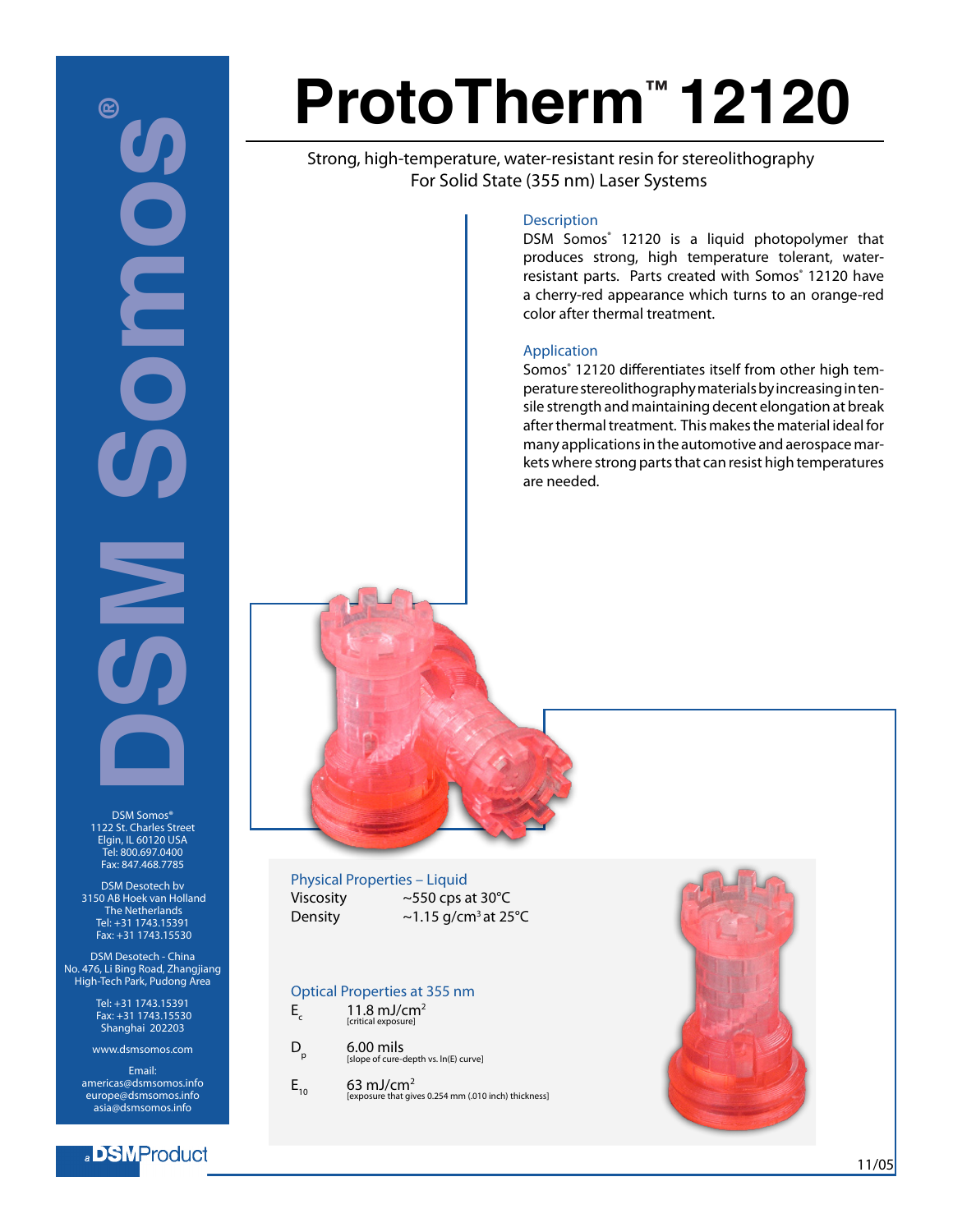### Mechanical Properties (Metric)

| <b>ASTM</b><br>Method   | <b>Description</b>           | 12120<br><b>UV Postcure</b> | 10% Glass Filled<br>Polycarbonate* | 12120<br><b>Thermal</b><br>Postcure |
|-------------------------|------------------------------|-----------------------------|------------------------------------|-------------------------------------|
| D638M                   | Tensile Strength             | 70.2 MPa                    | 55 - 85 MPa                        | 77.0 MPa                            |
|                         | <b>Elongation at Break</b>   | 4.00 %                      | $2 - 14%$                          | 4.50%                               |
|                         | <b>Elongation at Yield</b>   | N/A                         | 4%                                 | N/A                                 |
|                         | <b>Modulus of Elasticity</b> | 3,520 MPa                   | 3,102 - 5,302 MPa                  | 3,250 MPa                           |
| D790M                   | <b>Flexural Strength</b>     | 109 MPa                     | 93 - 124 MPa                       | 103 MPa                             |
|                         | <b>Flexural Modulus</b>      | 3,320 MPa                   | 2,300-5,300 MPa                    | 3,060 MPa                           |
| D256A                   | Izod Impact-Notched          | $0.115$ J/cm                | $0.5 - 3.0$ J/cm                   | $0.168$ J/cm                        |
| D2240                   | Hardness (Shore D)           | 85.30                       | N/A                                | 86.70                               |
| D570-98                 | <b>Water Absorption</b>      | 0.37%                       | $0.1 - 0.3\%$                      | 0.24%                               |
| * http://www.matweb.com |                              |                             | N/A: Not Available                 |                                     |

## Thermal & Electrical Properties (Metric)

| <b>ASTM</b><br>Method                         | <b>Description</b>                          | 12120<br><b>UV Postcure</b>      | 10% Glass Filled<br>Polycarbonate* | 12120<br><b>Thermal</b><br>Postcure  |
|-----------------------------------------------|---------------------------------------------|----------------------------------|------------------------------------|--------------------------------------|
| E831-00                                       | C.T.E. $-40^{\circ}C - 0^{\circ}C$          | 58.1 $\mu$ m/m- $\mathrm{°C}$    | N/A                                | 56.7 $\mu$ m/m- $\mathrm{^{\circ}C}$ |
|                                               | $0^{\circ}$ C – 50 $^{\circ}$ C<br>C. T. E. | 80.7 um/m-°C                     | N/A                                | 66.3 $\mu$ m/m- $\mathrm{^{\circ}C}$ |
|                                               | C.T.E. $50^{\circ}$ C – 100 $^{\circ}$ C    | 111.4 $\mu$ m/m- $\rm ^{\circ}C$ | N/A                                | 92.7 $\mu$ m/m- $\mathrm{^{\circ}C}$ |
|                                               | C.T.E. $100^{\circ}$ C – $150^{\circ}$ C    | 136.1 $\mu$ m/m- $\rm ^{\circ}C$ | N/A                                | 158.7 $\mu$ m/m- $\rm ^{\circ}C$     |
| D150-98                                       | Dielectric Constant 60Hz                    | 4.14                             | N/A                                | 3.89                                 |
|                                               | Dielectric Constant 1KHz                    | 4.04                             | N/A                                | 3.84                                 |
|                                               | <b>Dielectric Constant 1MHz</b>             | 3.81                             | N/A                                | 3.53                                 |
| D149-97a                                      | Dielectric Strength                         | 15.5 kV/mm                       | 18.0 kV/mm                         | 16.4 kV/mm                           |
| E1545-00                                      | Tg                                          | 74 °C                            | 150 °C                             | $111^{\circ}C$                       |
| D648-98c                                      | HDT @ 0.46 MPa                              | 56.5 °C                          | $128 - 146$ °C                     | 126.2 °C                             |
|                                               | HDT $@1.81$ MPa                             | 51.9 °C                          | 110 - 143 °C                       | 110.7 $°C$                           |
| N/A: Not Available<br>* http://www.matweb.com |                                             |                                  |                                    |                                      |

The ProtoFunctional® Materials Company